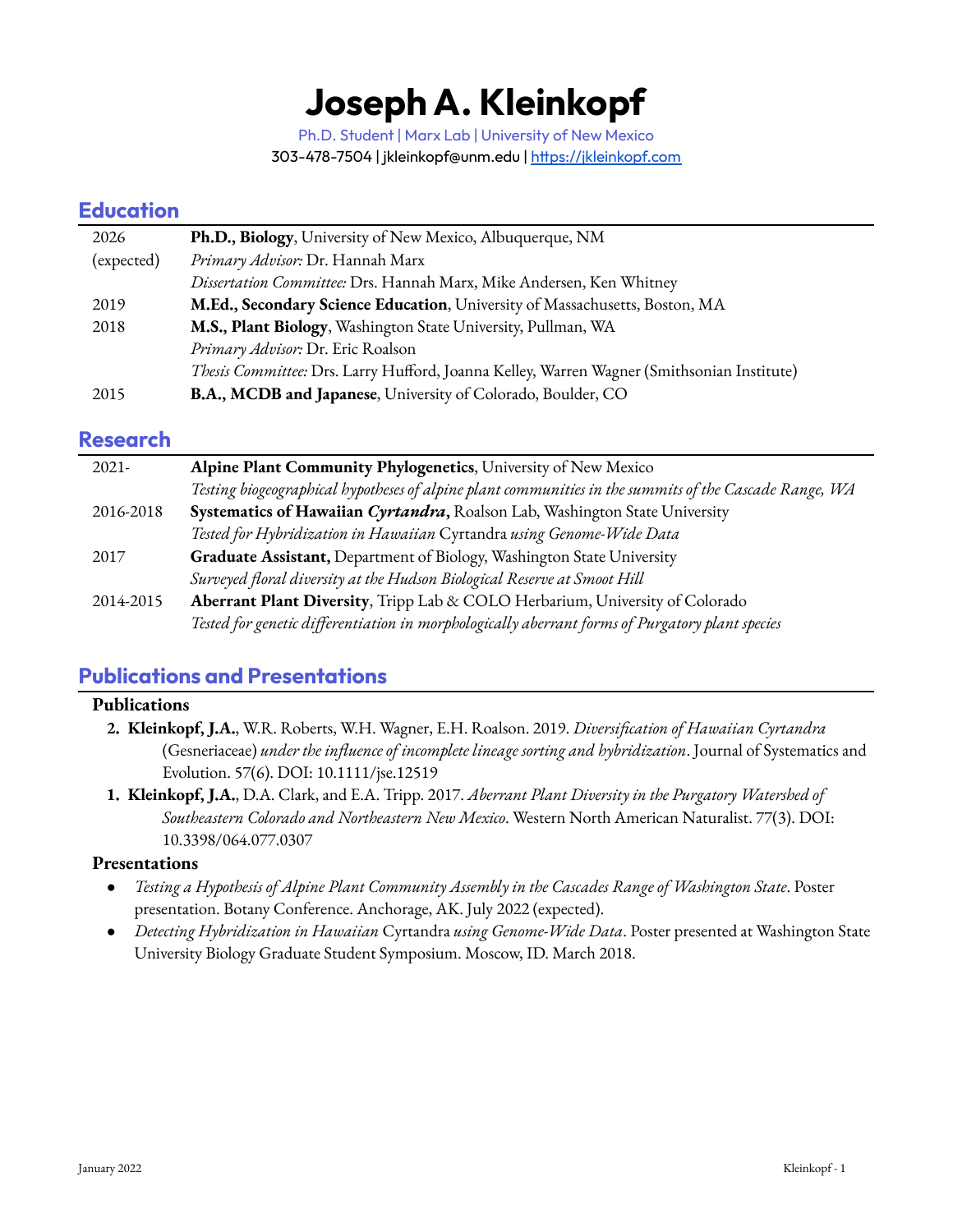# **Teaching**

| 2019-2021 | Science Teacher, Salish Middle School, North Thurston Public Schools, Lacey, WA    |
|-----------|------------------------------------------------------------------------------------|
|           | 6 <sup>th</sup> Grade Earth and Space Science                                      |
|           | 6-8 <sup>th</sup> Grade Advisory                                                   |
| 2018-2019 | Resident Teacher, Boston Teacher Residency, Boston Plan for Excellence, Boston, MA |
|           | $10th$ Grade Biology                                                               |
|           | 11 <sup>th</sup> /12 <sup>th</sup> Grade Anatomy and Physiology                    |
| 2016-2018 | Graduate Teaching Assistant, Washington State University, Pullman, WA              |
|           | General Biology and Lab (BIOL 102 and BIOL 105) F2016, S2017, F2017, S2018         |
| 2013      | Undergraduate TA, Science Discovery, University of Colorado, Boulder, CO           |
|           | K-12 Science Summer Camp Teaching Assistant                                        |

# **Fellowships and Grants**

**Student Research Grant,** Graduate and Professional Students Association, University of New Mexico, \$500, 2022 This research grant was awarded to me to offset costs of attending and presenting at the Botany Conference in *Anchorage, Alaska, July 24-27, 2022.*

**Alvin R. and Caroline G. Grove Summer Research Scholarship,** University of New Mexico, \$1800, 2022 This summer research scholarship was awarded to me for collections materials as well as travel to field sites for the *observation and collection of alpine plants.*

**NSF Museum Research Training Fellowship,** University of New Mexico, \$45750, 2021-2022 An interdisciplinary program focused on the use, curation, and ethics of museum collections in science. This fellowship *provided one year's salary and allowed me to focus on studies and research.*

**Higinbotham Travel Grant,** Washington State University, \$2200, 2017- 2018 This travel grant was awarded to me for travel to the Islands of Hawaii for observation and collection of Hawaiian Cyrtandra *(Gesneriaceae) species.*

# **Honors and Awards**

**EBIO Undergraduate Scientist Feature,** University of Colorado, 2015 **Phi Beta Kappa Honors Society,** University of Colorado, 2014

# **Service and Outreach**

## **Outreach** 2022-2023 **Undergraduate Policy Committee Representative**, BGSA, UNM 2021 **Reviewer**, GRAC Grant Proposals, BGSA, UNM 2020-2021 **Equity Committee Co-Head**, Salish Middle School, North Thurston Public Schools 2020-2021 **Organizer**, Skype-a-Scientist (Organized scientist Zoom interviews with my students) 2017 **Community Outreach Volunteer**, Outdoor Day, BGSA, WSU

#### **Mentored Students**

| 2017 | Mara Huang, Undergraduate, Phoenix Conservancy Intern, Pullman, WA   |
|------|----------------------------------------------------------------------|
| 2017 | Tia Prudholm, Undergraduate, Phoenix Conservancy Intern, Pullman, WA |

#### **Professional Society Membership**

Botanical Society of America (BSA) American Society of Plant Taxonomists (ASPT) Alpine Botany Reading Group